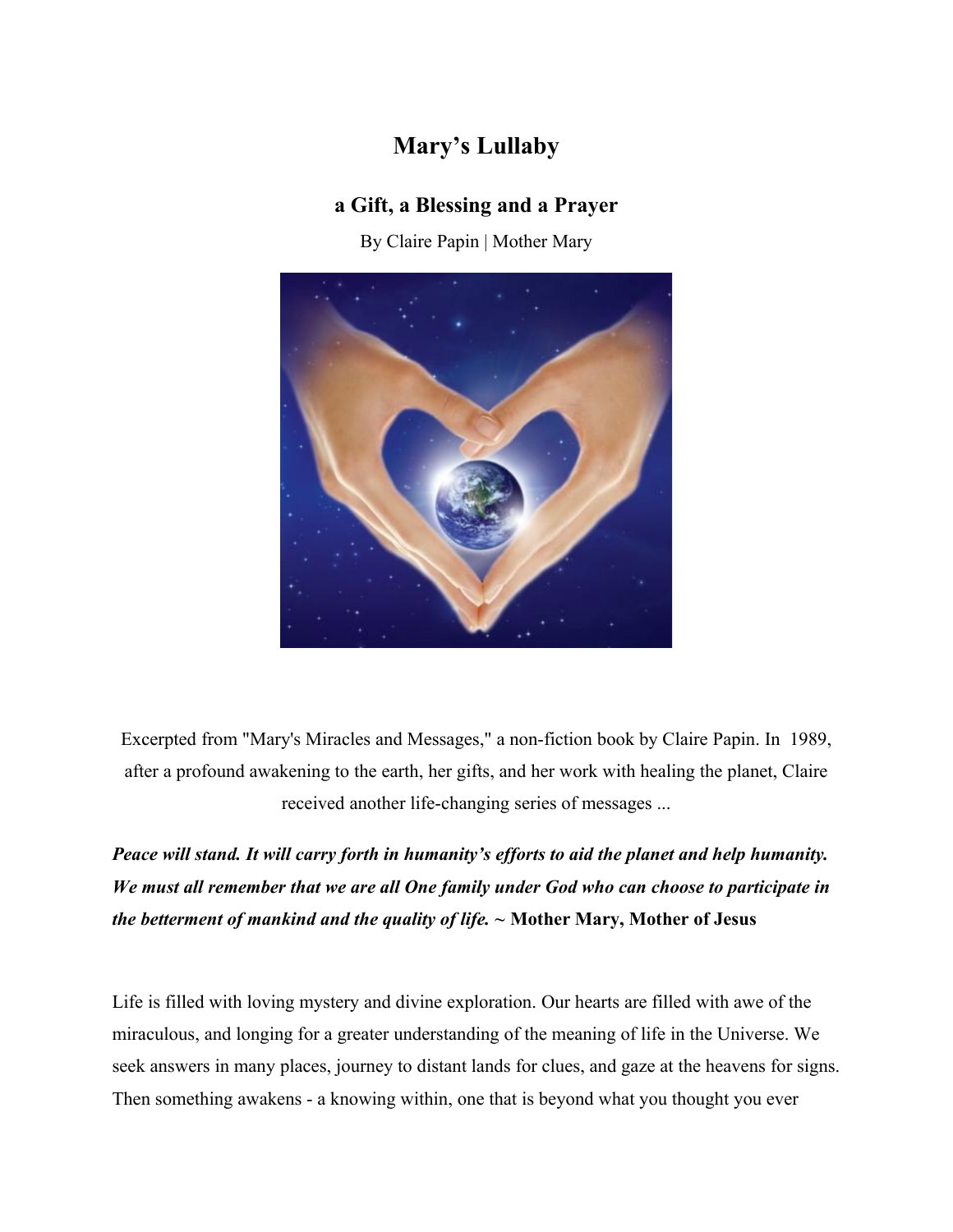knew, revealing a new road to travel. ...

My dreams became more vivid and intense. I would dream events at night and then see them happen on the news the next day, or see them up to two weeks out. Sometimes, in the middle of the day, I would see a future event as a vision or during a meditation. The things I was being shown would usually be an environmental event that was about to take place in a very specific area, like a huge mudslide in San Francisco or a massive outbreak of tornados in Houston. I saw the Northridge earthquake in LA three days before it happened. My heart would go out to the people in these areas as I prayed for them to be protected from harm.



One night I was awakened by a presence in the room. It was a brilliant white light with thin streams of rainbow/opalescent colors bursting outward. The tremendous love that emanated from this light was so intense I wanted to bask within the experience for the rest of my life.

There was a feminine energy about this light that felt familiar to me. My heart was excited beyond belief. A thought flashed through my mind "It's finally happening!" But I did not consciously know what "it" was that was finally happening. I just knew it was something I had waited for all my life.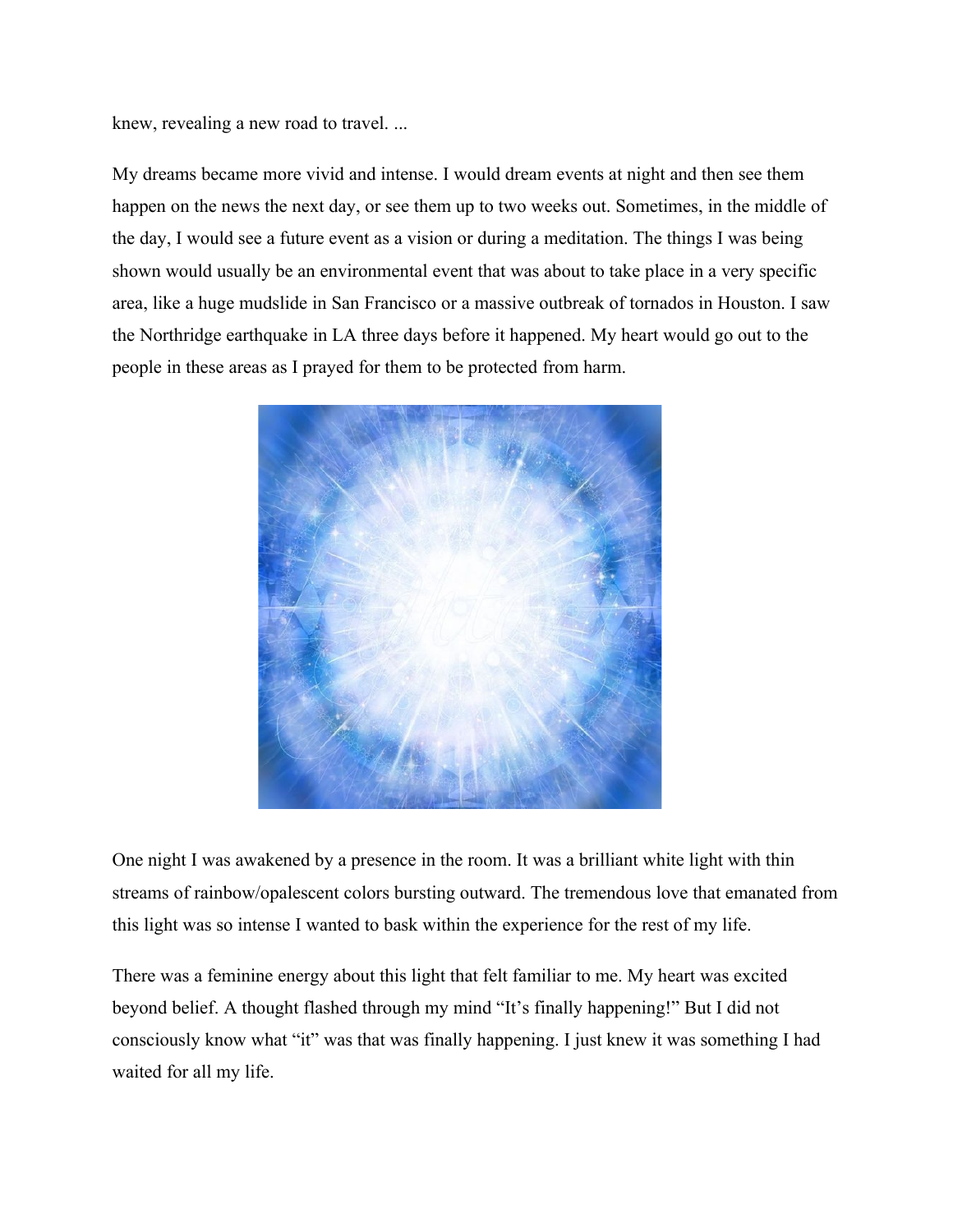#### **Mary's Lullaby – a Gift, a Blessing, and a Prayer**

## *Peace will stand. It will carry forth in humanity's efforts to aid the planet and help humanity. We must all remember that we are all One family under God who can choose to participate in the betterment of mankind and the quality of life. ~* **Mother Mary, Mother of Jesus**

A couple of months later, while curled up one evening on my living room couch reading, I noticed it was getting late and decided to retire to bed. As I got up to close the blinds I was stopped by an intense feeling heralding an incredible presence in the room. I could feel a shift in energy that brought a tingling sensation; swirling light began to encircle me and a beautiful song began pouring from my lips, it was so beautiful that I was swept away in its powerful peace and love. It was a song that I had never heard before. A message followed, heard both in the room and as an inner voice saying "This song is a gift, a blessing, and a prayer."

At the same time, like a Technicolor TV screen, a vision flashed before me, and I saw people singing this song in their homes, from many places, and many walks of life. I saw them all at once, as if it were through the eyes of God. They were surrounded in the same kind of light that was encompassing me, and I could see past them, through their windows. Huge storms of great magnitude were raging outside, the strongest winds I had ever seen, however, the people were in total peace inside ... as if they had no concern about the massive storms. Their faith was strong; there was a joy about them, and love was beaming from their faces.

The message continued ..."This song will be sung in many homes." I somehow knew the song would be recorded, and that the right people, place and time would come together for this to happen. Moments later the vision was gone, and I was left standing there in blissful gratitude. "Oh my God," I spoke out loud. What I had seen, heard, and felt was beyond words.

As soon as I could gather my composure, I grabbed my tape recorder and quickly sang the song so that I would not forget the words and melody. I had never written a song before; and this came from a whole different source beyond me. A heavenly presence had entered my living room that night, swirled around and through me, brought the nectar of love through the song from my lips, and flashed a vision of the future before my eyes. A gift had just been given, one that was not only for me, but for others who would also benefit from the reminder this song brings … a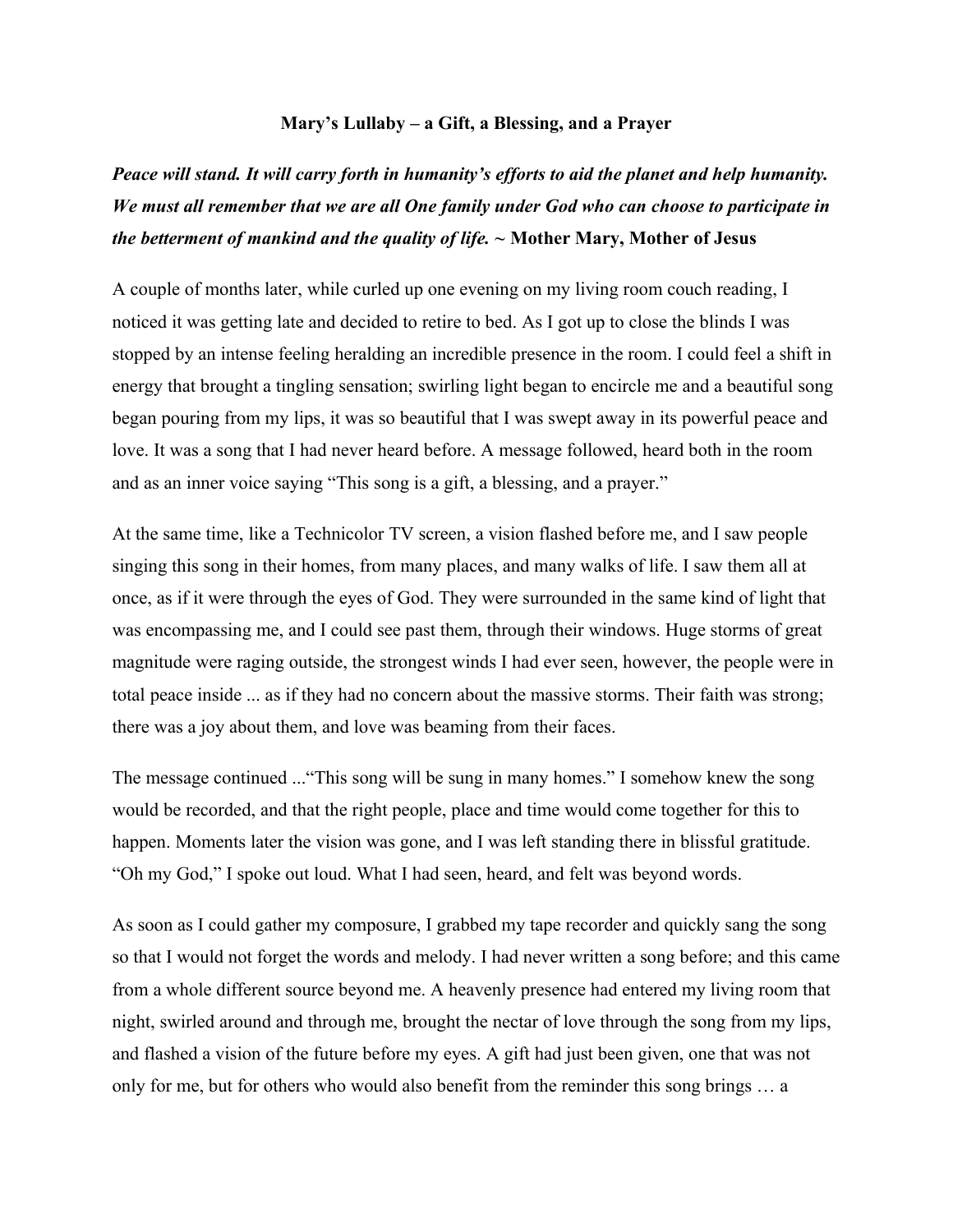reminder that the peace and love we seek is already within.

A couple of days later my dear friend Cheryl and her husband came to town for a visit. I will mention that Cheryl's husband is a famous song writer, but for his privacy, I will not mention his name. While we were getting caught up on news about our families the thought crossed my mind to share the song that Mother Mary brought. I was not quite ready to talk about the experience that came along with it yet, but I did want to share the song. I kept it simple and casually asked if they would like to hear a song that recently came to me. I could see their delight as they enthusiastically said yes. I began to sing while they sweetly smiled. Then Cheryl's husband spoke up and said "Claire, that song is beautiful, it's a lullaby." "A lullaby" I said, "you know it's good to know what type of song this is." I just don't know why yet as I chuckled to myself.

A few days later it was time for the next prayer meditation gathering with a group of friends, we had been meeting once a week for a couple of months by this time. I arrived just in time for the meeting to start. We began with prayer, moving into meditation and settling into a peaceful state. In that moment one of the ladies began to speak, she said that Mother Mary was present in the room with us, "She has a message, there is a song, and it's a lullaby, would that person please sing it."

My heart began to race. I thought to myself "I haven't mentioned this song yet to them, there's no way they could possibly have known this ahead of time." At that moment I could feel the same light energy build around me that I had experienced the night the song and vision first came. As I began singing, it felt like a strong pulsing heartbeat from the center of the universe came into my own chest, and then, in a single motion, the room was filled with blissful song and prayer. A bright light began swirling in and around me. I was once again in a space of deep peace and love, much like the first night the song came.

When the song was over, I braced myself for what was to come next. My friend's faces were all lit up, and glowing with smiles, each expressing a similar feeling of the experience. They told me that I should record the song; that it was so beautiful and peaceful that it should be out there for more people. I shared with them what had happened the night the song first came, and that I was left with a feeling that somehow the song was going to be recorded, I just didn't know how, or when.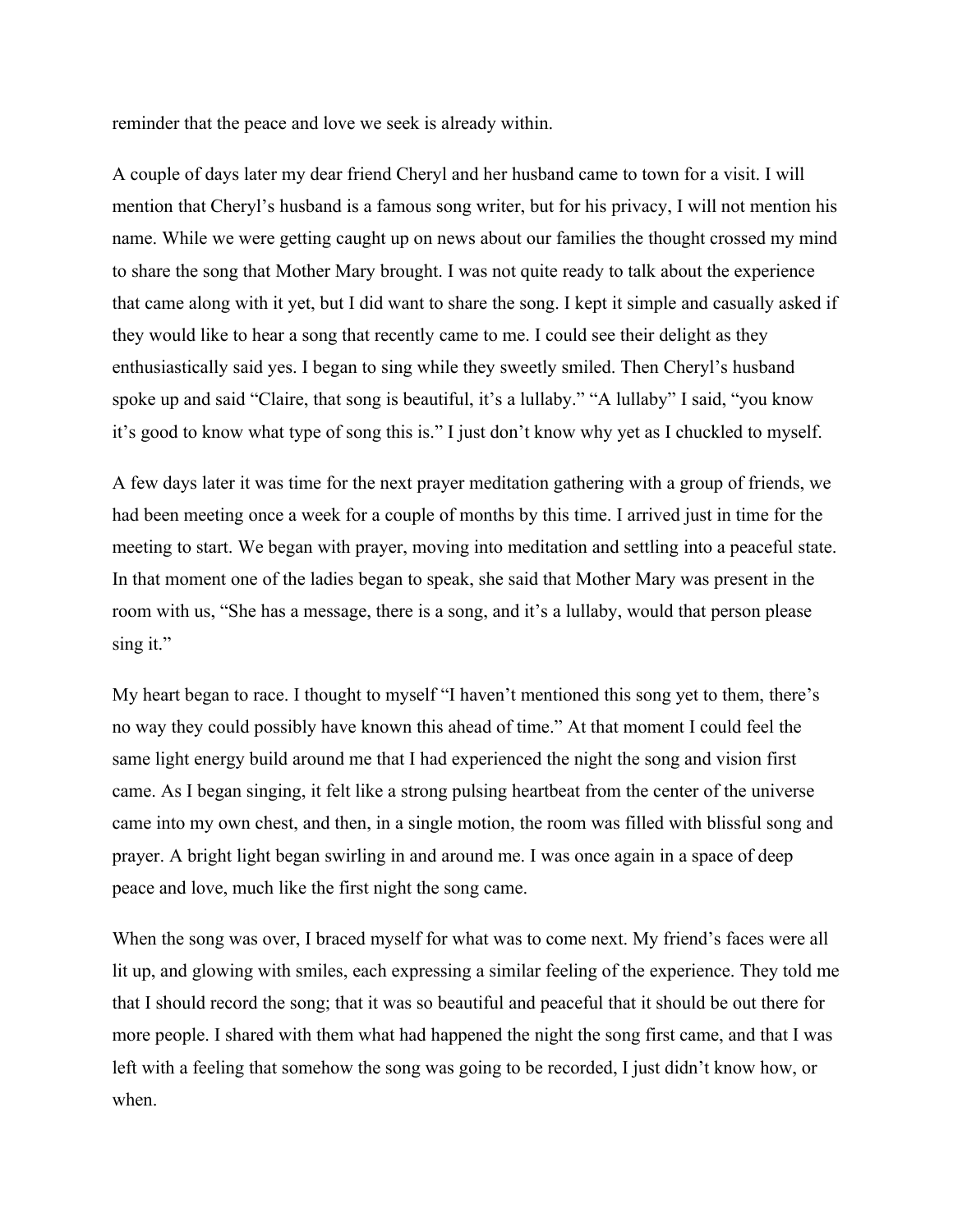We all stood in humble amazement of what had just taken place, a visitation from Mother Mary, and the beautiful gift of love she had brought to us. I would soon see everything I had been told come to pass.

The following week, a friend, CJ, called from Los Angeles to recommend that I read the book "Mary's Message to the World" by Annie Kirkwood. She didn't know that I had just purchased the book after one of my friends had told me about it from the meditation meeting. CJ knew someone who knows the author, and for some reason, wanted me to have the phone number that had been given to her. "Annie lives in Dallas" she said, "you travel there all the time don't you, maybe you should meet her." Now, this was getting more interesting by the day, "How did she even know to call me about this subject out of the blue?" I thought. In my amazement I thankfully took the number. After we hung up, I sat there quietly for a moment to ponder why this message was passed along to me to call Annie. Nothing really came; it just seemed to be the right thing to do. I curiously dialed the number, no one answered, so I put the number aside.

Before I knew it, about a week later, I was on my way to Dallas for some business.

Jim, a close friend of mine, invited me to stay at his home while I was there, which was in the heart of Dallas. I would only be in town a couple of days, but brought the book "Mary's Message to the World" with me in case I would have some time to read. I only had a few chapters left to go. While having dinner, Jim shared about his wonderful job at the radio station where he produced a talk show. I was very happy for him; he seemed to really love producing. Jim had been working in radio for a while and recently moved from Houston to Dallas, he was picking up his new life there beautifully. It was a long day and I decided to retire early, but not without doing a little reading before I went to sleep. When I pulled my copy of "Mary's Message to the World" out of the suite case I had a strong feeling that I would be showing the book to Jim. He was still in the dining room finishing up a cup of tea when I entered the room. "Jim, I'd like to show you this amazing book that I am reading. I laid the book on the table before him. He was astounded at the timing and said "I just had that author on the radio talk show that I produce last week; I have her number, would you like it?" I stood in shared amazement…I now had a second friend offer Annie's number, friend's who didn't even know each other…and within a week's time span. It felt like I had just gotten another "universal tap on the shoulder" to try to reach her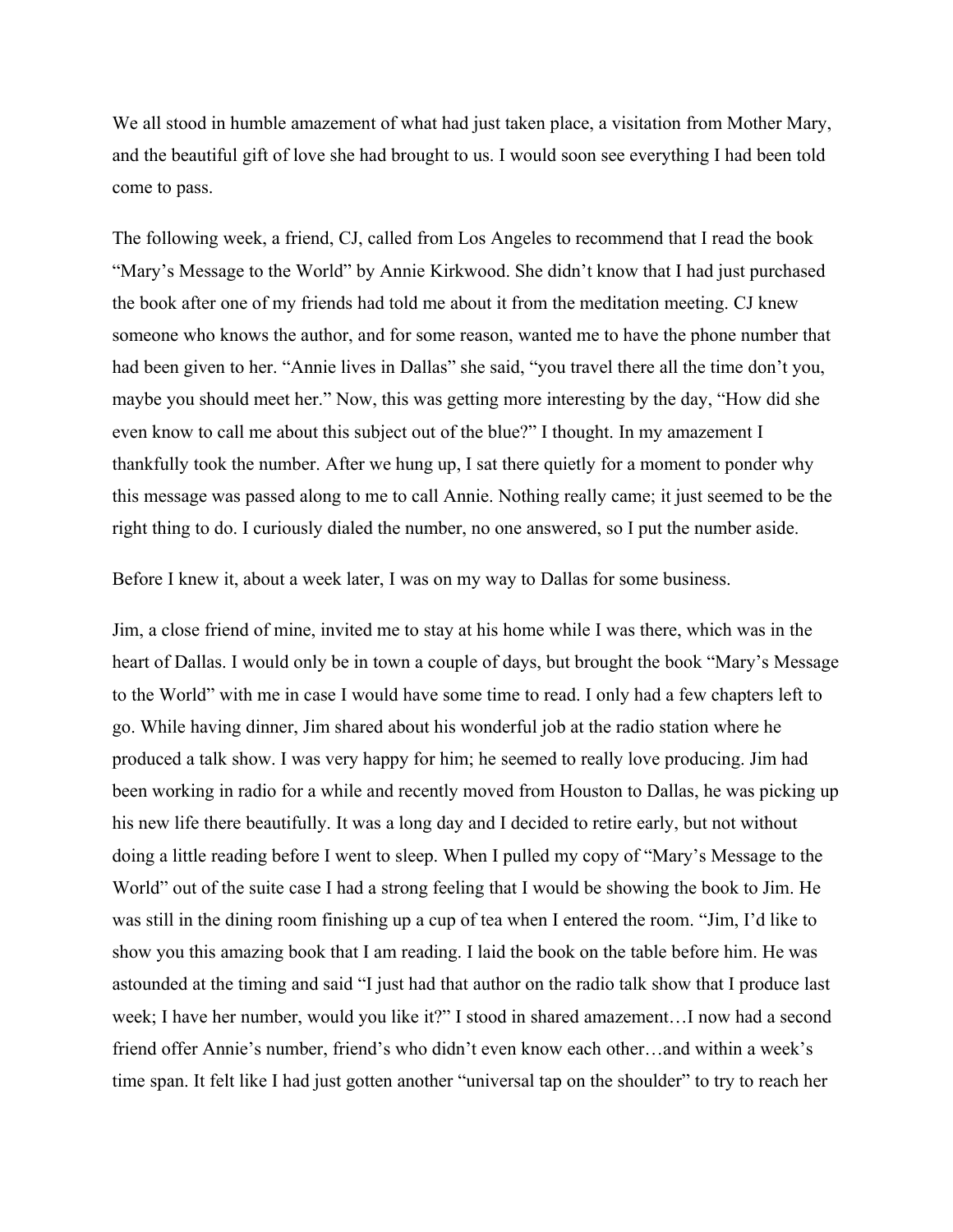again. But it will have to wait until morning.

The morning was full of anticipation over what seemed to be something of great importance around my contacting Annie. Hopefully I would have the chance to solve this mystery before I would leave for my business meeting. Her number was still lying by the phone where I left it; I took a deep breath and began to dial. A sweet voice answered right away with a warm hello. Relieved that I was able to reach her, I briefly shared that I had been reading her book and let her know how much it meant to me to connect with her. She was very kind in her reply, "thank you, Mary's messages have meant a lot to me as well." I explained, "People keep giving me your number, do you have any idea why this is happening?" Annie said that there was going to be a gathering the following week where an apparition of Mother Mary was expected to occur "maybe that is why you were suppose to contact me, so that you can join us" she said.

It took a bit of work, but everything that I needed to get there fell into place miraculously. When that day arrived, about fifty people gathered expectantly on a clear, sunny day at Joe Pool Lake, just outside Dallas. After a brief prayer and meditation, we saw the sun begin to spin, then split into two swirling suns. The children who were present called out in their excitement that they could see Mother Mary appearing before them, while we all experienced a great wave of peace blanketing the area.

I saw breathtaking waves of rainbow colors spinning out from the sun. All I could do was stand in awe of the presence of miracles taking place before us. It was as if God wanted us there to receive a more solid knowing of the presence of Love that is continually and eternally here for us. Whether we see it and feel it, or not, it is always here. As I returned home to Houston, all the way home I thanked God for the Love, and for the opportunity to be present for such a powerful confirmation of the miracles in our lives.

A month later I received a phone call from the author's husband, Byron. He asked if I would be interested in being the voice of Mother Mary for the book on tape "Mary's Message to the World." It was such an honor to be asked to share, and a blessing to be of service. The connection I felt with Mother Mary, by this time, had changed my life. Over the weeks, Mother Mary had been bringing messages to me in dreams, meditations, and sometimes while taking walks. They ranged from locutions, which is like a telepathic communication, to luminous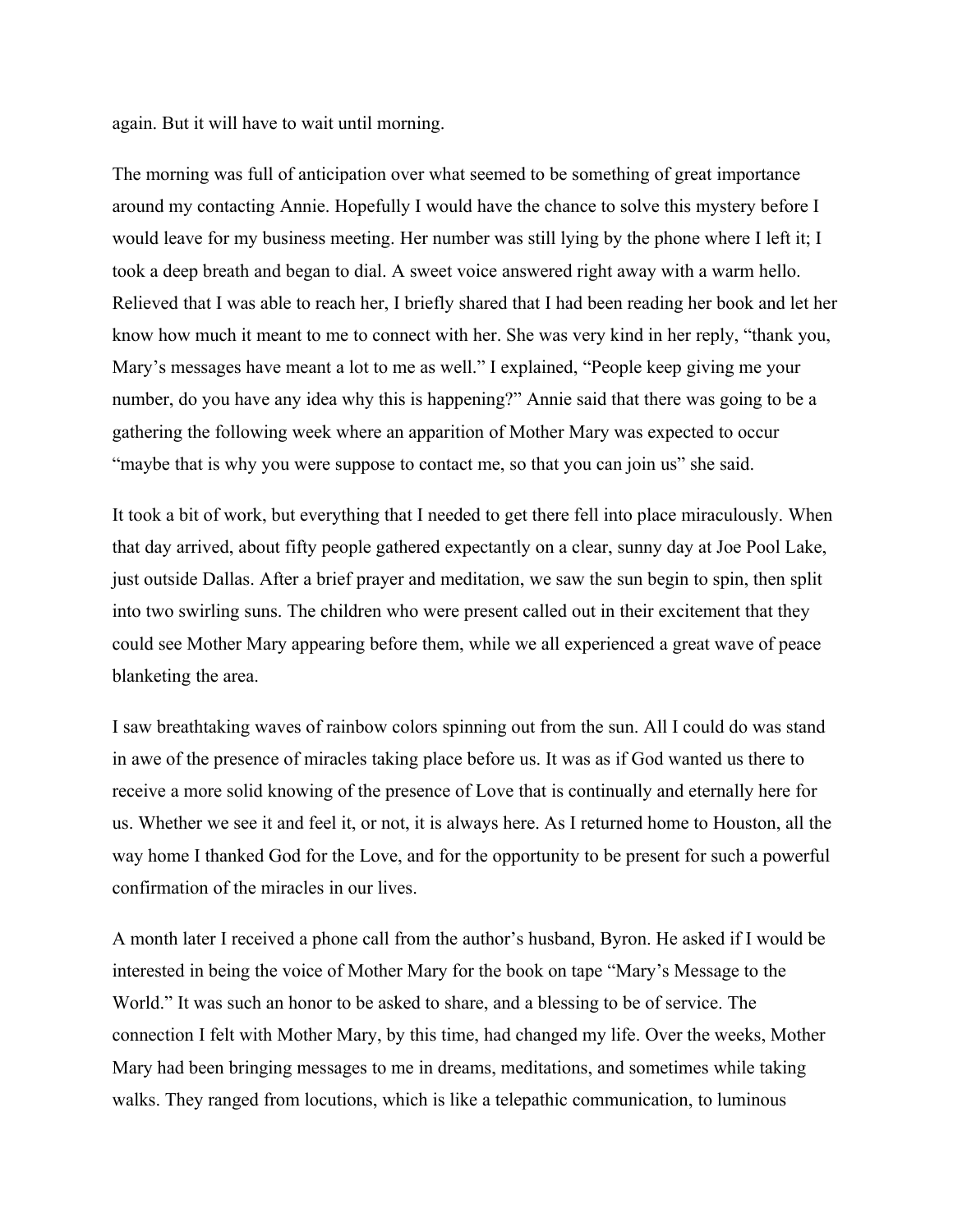visions that would appear in the room. There was even a time when she appeared in a church accompanied by two angels in all her radiant traditional beauty. I could see an arching rainbow of light, almost like a huge bubble around her, and could also see the angels who accompanied her. There were many people there that night; quite a few of them took photographs while the visitation was in progress. I later discovered that the vision I had seen of Mother Mary that night, with the rainbow bubble of light, had shown up in one of the photographs as well.

It was an honor to be asked to serve by being a voice for Mother Mary and help in sharing her messages. When I asked Byron how he knew that I did professional voice-over work "We didn't know that," was his reply. When Annie came to the phone, she said "Mary chose you Claire, just like she chose me." She continued "When I asked Mary who was to be her voice, she answered "ask Claire." I accepted in humble gratitude to be a part of sharing the messages from the book.

On the third day, while recording the unabridged version of "Mary's Message to the World," after several hours of reading, my eyes began to tire and it was time for a short break. While sipping water and resting my eyes, I began to feel the strong presence of Mother Mary. She comes with a powerful sense of love that moves through me and around the room, much like a window that opens up, bringing a fresh breathe of air, filled with the softness of rose petals and the warmth of a mother's loving arms. The words, "It is time to sing the song now" moved through me as a locution. The message lightly tapped me on the shoulder, like a gentle reminder of something already destined to begin its sojourn.

I confided to the producer who was still sitting in the engineering room that I had a beautiful song from Mother Mary, and asked him if he would like to hear it. He said yes as he loaded a dat tape. Just as I began to take in a deep breath to begin singing, I could feel, and begin to see, more presences in the room. Now, joined by Mother Mary were Jesus, angels, and other heavenly beings. They filled the room with a luminous glow, the walls disappeared, and the light seemed to go on for eternity.

A tingling sensation began to build around me as I felt a resonance quickening in every cell of my body. Loving energy filled the room. I felt everything merge within me. As I began to sing, bliss filled my whole being. They were vibrating their love through the sound of my voice. Once the last word was sung, I could no longer see the presences, but I could still feel the echo of the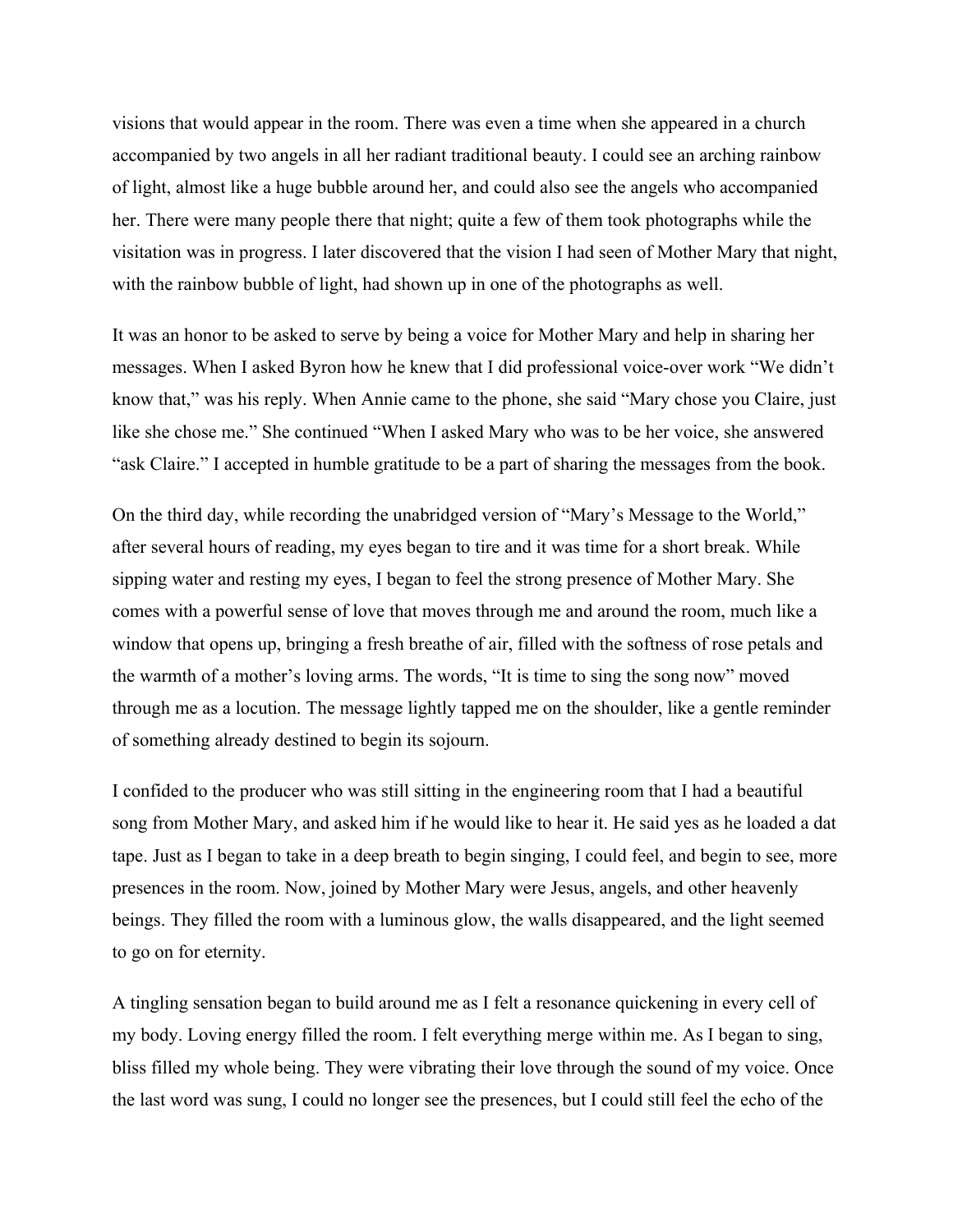blissful state of heaven that had just merged with this world. I sat in quiet reverence of what had just taken place. As I slowly peered through the window of the engineering room, I could see the producer and engineer gazing into the room, speechless. Although they couldn't see the apparitions, I could tell by their faces that they knew something profound had just happened. That day, the prophecy Mother Mary had given a month earlier - that the song would be recorded - was fulfilled.

They asked permission to add Mary's Lullaby to the audio book of "Mary's Message to the World" as a theme song, I whole heartedly agreed. As word got out about Mary's Lullaby there were many people who wanted to have a copy of the tape. It was clear that it was time to also release Mary's Lullaby as a separate musical tape for those who wanted to play it regularly in their homes. The word about the tape had far reaching effects. I received phone calls and letters from people who shared their warm hearted stories of the experiences they were having from hearing the song. There were also meditation groups in the U.S., Canada, Mexico, Europe, and Australia that contacted me to share that they were playing Mary's Lullaby as a regular part of their practice at their meetings. As Mother Mary had said when she first brought the song, "this song will be sung in many homes," her prophecy had become a reality.

There is one more event that I'm compelled to share - one that speaks to the miracles of the human Spirit. After the recording of Mary's Lullaby, in the Spring of 1994, I was traveling in the Texas hill country with a friend. We stopped off in a little town called Marble Falls to talk with some realtors. Just as we arrived, phone calls started coming in to their office about a huge storm headed their way with incredibly strong winds, large hail and intense lightening. It was a strange thing; I recalled that the sky was very cloudy; some of the clouds were mildly dark, but it did not look like the large storm being described by the calls that were coming in.

The receptionist announced that she had just received a fifth call about the storm and nervously began heading for the door. "I'm going to move my car to shelter" she said. As she passed by me I shared with her, "Do you know that you can be in the middle of a raging storm and still be protected?" She had just reached the door and turned around "No, I didn't know that, how is it done?" she asked. "Through prayer," I replied. She smiled in relief, thanked me for the reminder, and said she would be back in a few minutes.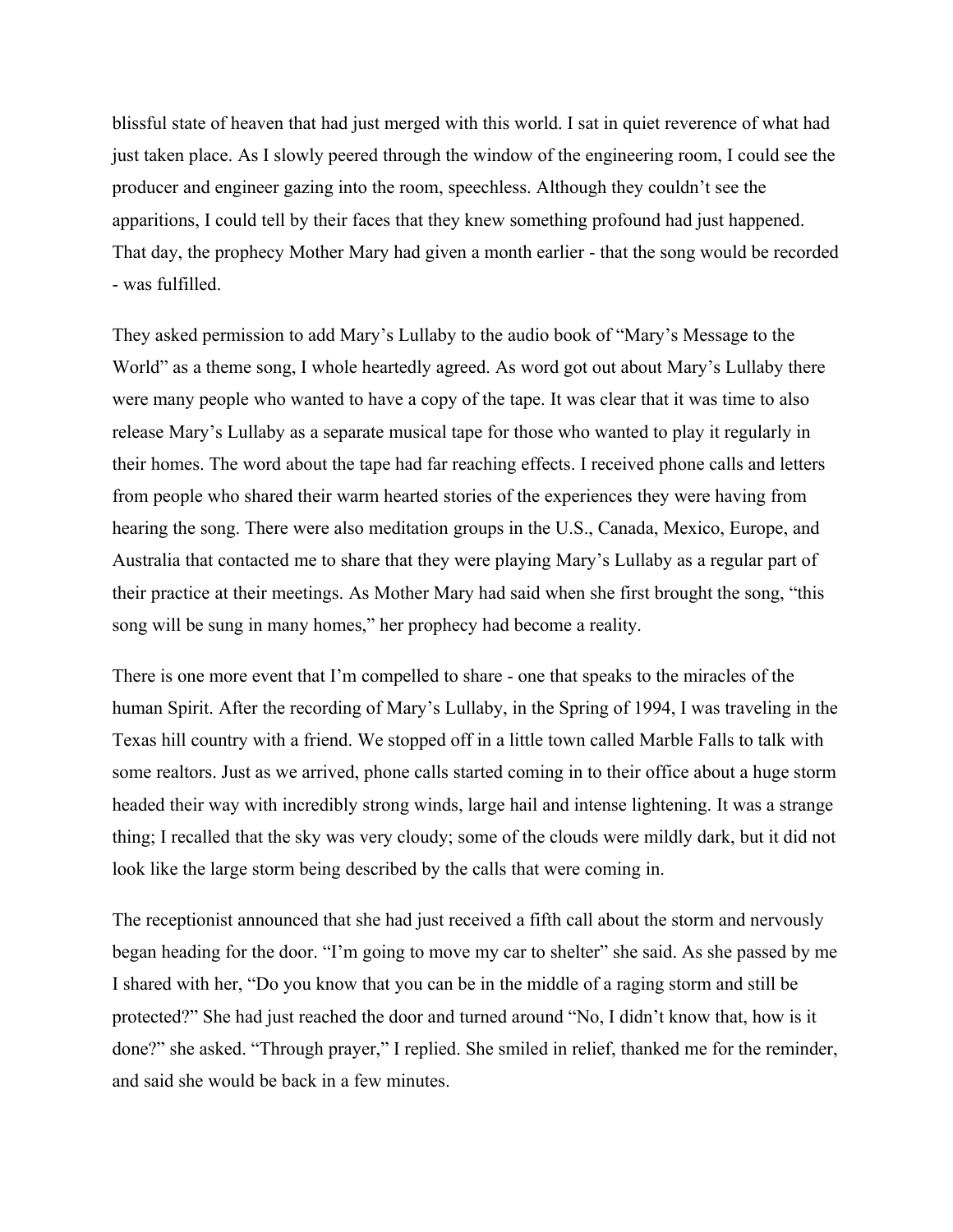Moments later the storm struck the little town. The electricity went out in the tiny mobile trailer office, as the building began to rock. Standing in the dark, looking out the window, we witnessed at least 60 mile an hour winds or greater. No one in the room had ever experienced a storm that fierce in their town. Fear was escalating among the staff, one of the ladies began to cry, and I felt deeply compelled to try to calm the situation as much as I could. "It's OK, everything will be OK," I reassured them. They continued to lose confidence in their safety, so I spoke again, "We can stand here looking out the window, talking about how scary it is, or we can do something about it." "What's that?" said someone with a shaken voice. I replied, "We can pray."

They each commented that it was a good idea, but were quickly distracted again by the heightening activity outside the window. Flying debris began crashing against the large window where we were standing in the reception area of the office. As we peered out the window, we could see the tall bush outside that proudly stood high when we first arrived become completely flattened by the pelting rain and wind. The rain was so thick that we couldn't see past the bush; it was only about a foot from the building we were in. I cannot say how I knew, because I could not actually see one, but I knew that there was a tornado out there on the ground and headed our way.

At that moment, I began experiencing the strong inner voice of Mother Mary saying, "Claire sing, and sing now." "Mother Mary, how am I going to do this when they are so frightened that I cannot hold their attention?" I asked. She answered with the same words "Sing, and sing now." So, I took a deep breath, and asked the others, "Would you like to hear a song?" To my utter amazement, they broke their fear-filled trance and unanimously replied, "Yes."

"Quickly, gather some chairs and have a seat" I said. As they formed a semi-circle around me I noticed that my hands were slightly shaking, and at the same time, I felt solidly calm within. I sat down on the couch directly behind me, which was right in front of the big window. Not a wise choice you might say? I couldn't agree with you more … with a tornado outside, who knows how close, a window would be the last place one would want to sit near. However, that was where I felt I was to sit – possibly to demonstrate faith. Who knows? But sit there I did.

I took one more deep breath and "Mary's Lullaby" began pouring forth. A soothing balm of peace seemed to lift the fear from the room as each person began to settle into a calm space.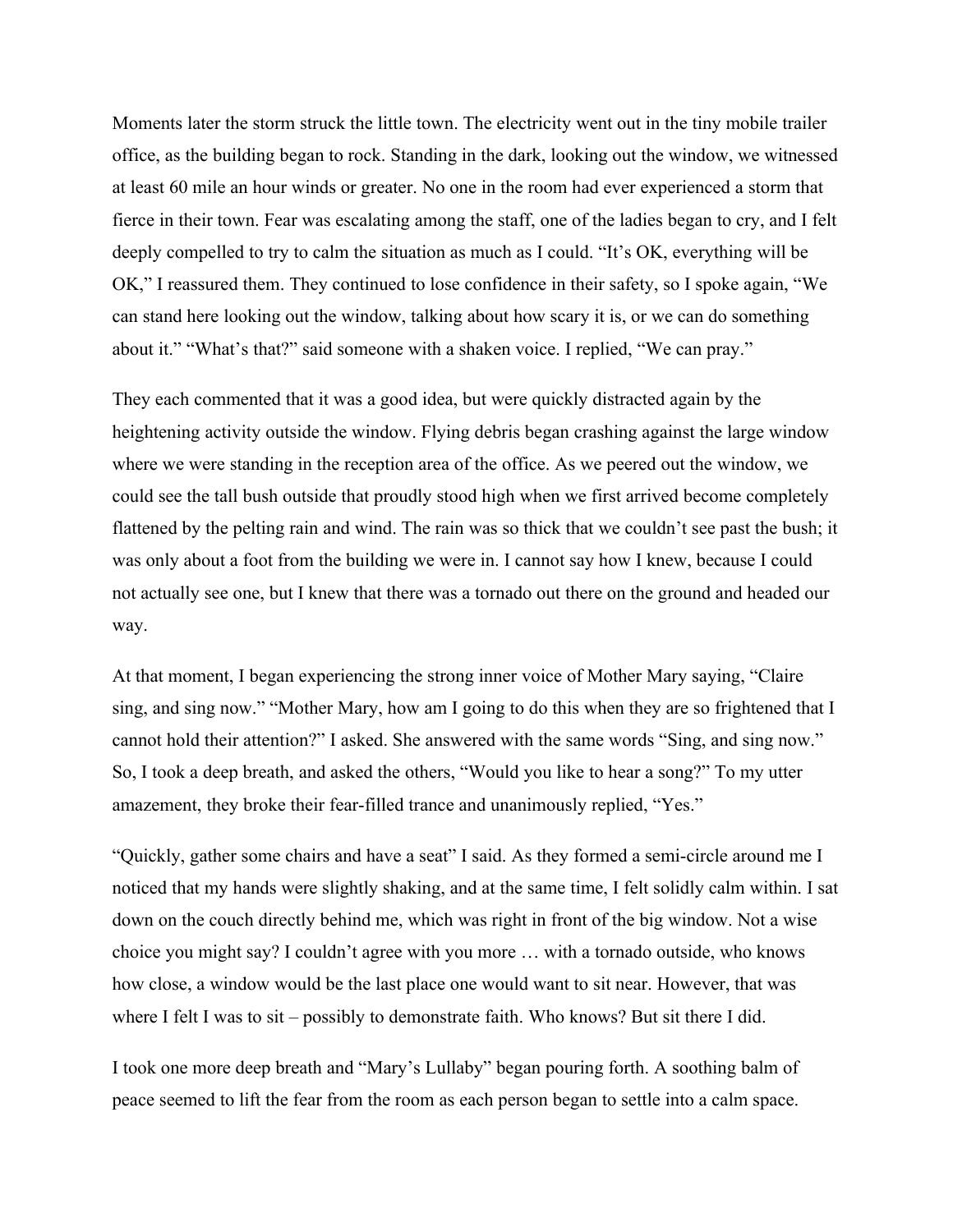Their faces changed; they looked almost childlike – there was a beautiful innocence about them as if something within them had shifted to a more angelic-like state. The woman who had been crying earlier reached out and took the hand of the man sitting next to her. Each of them lovingly glanced at each other as if to say, "We made it through the storm."

 I could tell that the sound of the storm that was massively surging moments before had come to a complete calm. I turned around to look out the window in hopes that I was hearing correctly… what I witnessed was what seemed no less than a miracle. Just as suddenly and swiftly as the storm had landed on us, it left in the same way. As I sat in awe staring out the window my heart was filled with wondrous gratitude. Then I heard one of the ladies say "That song was so peaceful...where did it come from?" I turned around, and through tears of joy I replied "I guess you could say it came from heaven." It was then that I realized that another one of the earlier visions Mother Mary brought had manifested that day - the song was inspiring inner peace as storms raged outside.

We all stepped outside and could see where the tornado had just struck a huge tree directly across the street. It had been completely uprooted. The whole town experienced tremendous destruction; it looked as though bombs had been dropped throughout the town. National news reported the devastation, by that evening President Bill Clinton declared the area a national disaster.

Below is just one of many articles that had been written about the storm:

#### **Atmospheric Archive: May 13th ·** *By Steve LaNore, Dallas Weather Examiner*

#### **May 13, 1994 Marble Falls, TX: F-3 (158-206mph) tornado**

The tornado entered the city from the west. It crossed a densely-developed business and residential area. Roofs were severely damaged and several buildings were partially destroyed. Boats at a dealership (Lake LBJ is nearby) were tossed on top of each other.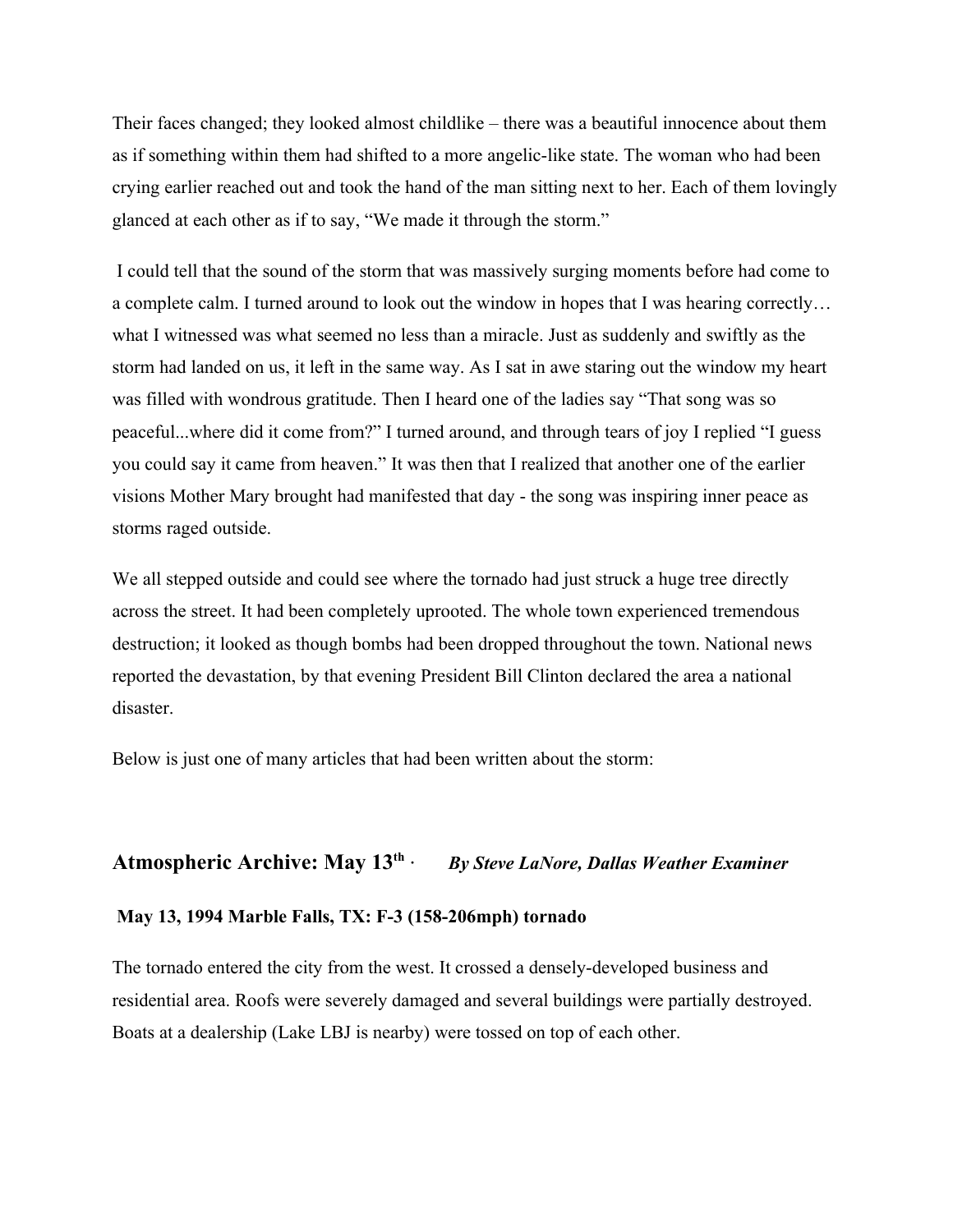Two-by-four's were driven into the side of a church preschool care center, penetrating inside to a classroom some four to five feet. The blessing: all children had been moved into the hallways just moments before the tornado got there. Signs were blown down with hundreds of buildings suffering roof damage.

Marble Falls primary school was hit, but students had been evacuated to the main school. Metal I-beams bent at a nearby metal building indicated damage consistent with 150mph winds. The local WalMart was hit and severely damaged, with the employees (who had taken cover) sustaining only a few minor injuries.

Marble Falls High School also sustained damage from the tornado. Students had just finished a weather drill as the storm struck.

In all, over 440 homes sustained damage, with one house and 17 mobile homes destroyed, and major damage to 36 homes. Eighteen businesses reported major damage with 47 others reporting minor damage. In addition, two bridges were damaged, along with severe damage to schools. In all, 512 structures sustained damage.

The path ranged to half a mile wide and it was four miles long, although it may have skipped along for several miles before entering the city. There were about a dozen other tornadoes in Texas this same day, but none of the size or strength of this one.

Total losses in the tens of millions; amazingly only one injury.

I have seen the awesome transformation that can occur when we open our awareness to the miracles that happen daily. Our hearts reawaken, and our true spirit of limitlessness comes forth, no matter the circumstances in life.